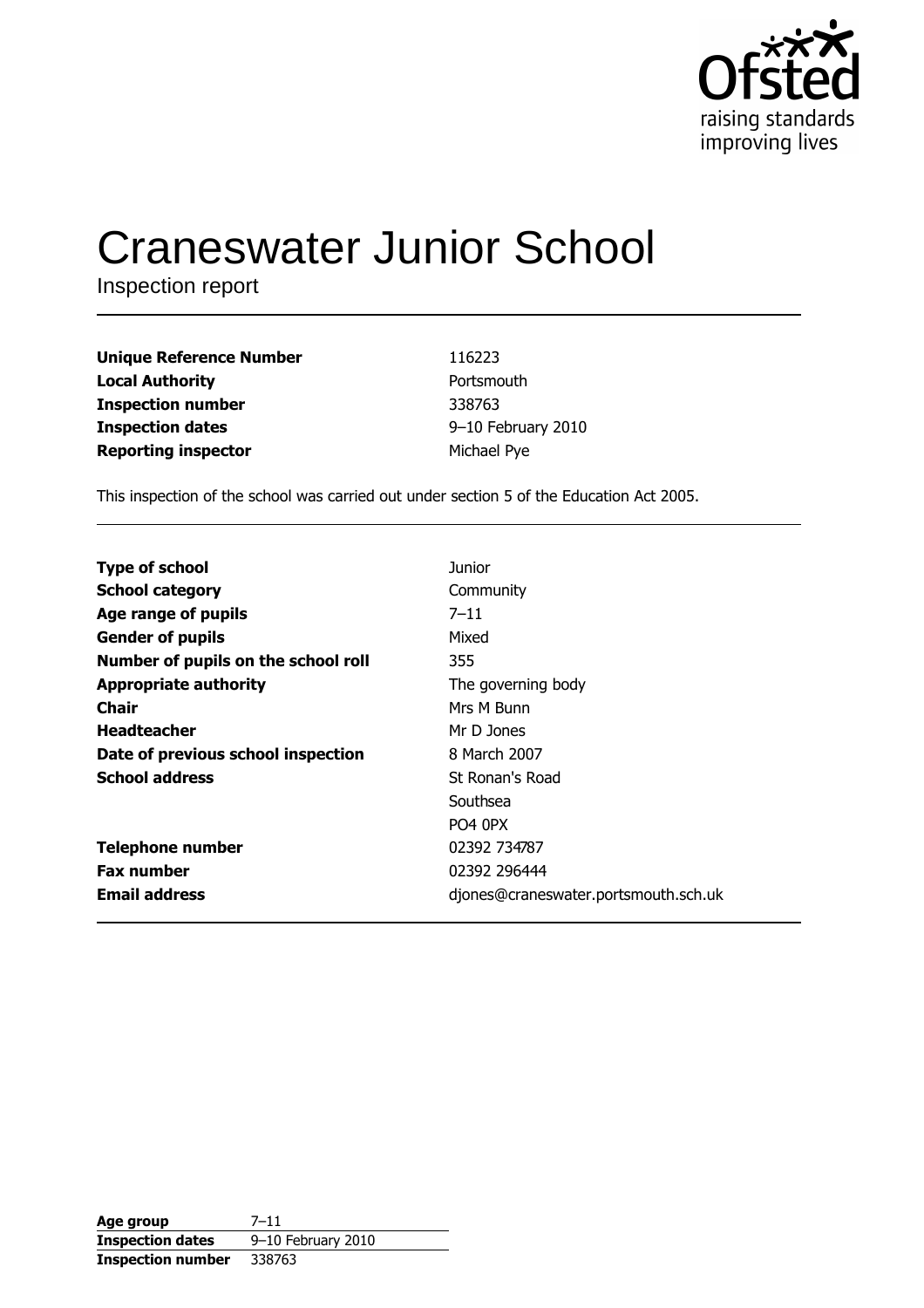The Office for Standards in Education, Children's Services and Skills (Ofsted) regulates and inspects to achieve excellence in the care of children and young people, and in education and skills for learners of all ages. It regulates and inspects childcare and children's social care, and inspects the Children and Family Court Advisory Support Service (Cafcass), schools, colleges, initial teacher training, work-based learning and skills training, adult and community learning, and education and training in prisons and other secure establishments. It rates council children's services, and inspects services for looked after children, safequarding and child protection.

Further copies of this report are obtainable from the school. Under the Education Act 2005, the school must provide a copy of this report free of charge to certain categories of people. A charge not exceeding the full cost of reproduction may be made for any other copies supplied.

If you would like a copy of this document in a different format, such as large print or Braille, please telephone 08456 404045, or email enquiries@ofsted.gov.uk.

You may copy all or parts of this document for non-commercial educational purposes, as long as you give details of the source and date of publication and do not alter the documentation in any way.

Royal Exchange Buildings St Ann's Square Manchester M2 7LA T: 08456 404045 Textphone: 0161 618 8524 E: enquiries@ofsted.gov.uk W: www.ofsted.gov.uk © Crown copyright 2010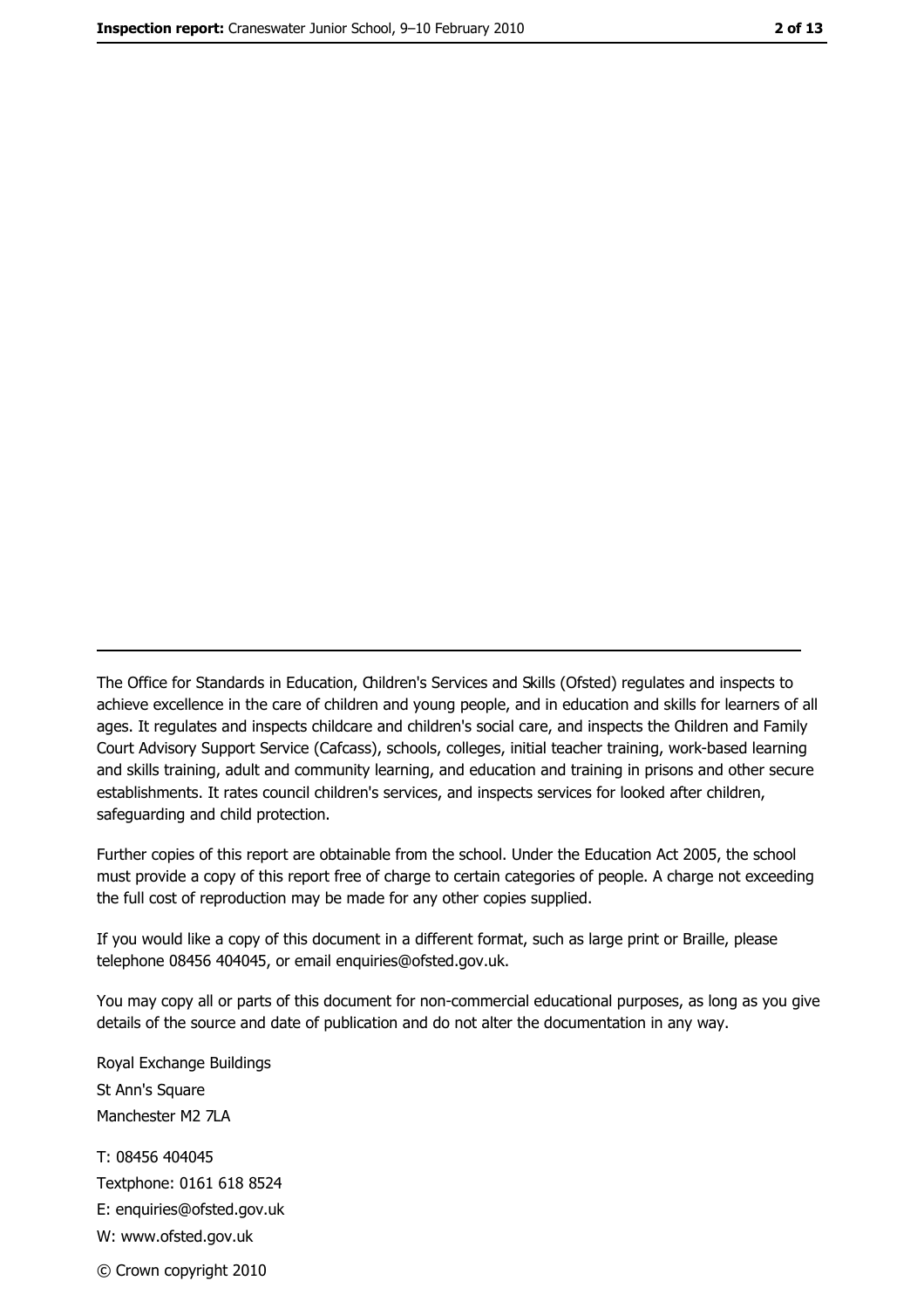# **Introduction**

This inspection was carried out by three additional inspectors. They spent approximately half of their time observing 12 lessons and visiting 12 others; in total 12 teachers were observed. Meetings were held with pupils, governors, and staff. Inspectors observed the school's work and looked at progress data, development plans, curriculum and lesson plans, and policies and records relating particularly to health and safety and safeguarding matters. Pupil, staff and a total of 104 parent and carer guestionnaires were scrutinised.

The inspection team reviewed many aspects of the school's work. It looked in detail at the following:

- pupils' attainment and progress, particularly in writing, and especially for boys  $\blacksquare$
- how well teachers use assessment data to plan work for pupils of different abilities,  $\blacksquare$ particularly higher attainers in English
- how effectively subjects across the curriculum contribute to supporting pupils'  $\blacksquare$ literacy and numeracy skills
- the apparent strengths in personal development and care, support and guidance for  $\blacksquare$ pupils.

## **Information about the school**

This larger than average junior school has an average proportion of pupils at an early stage of learning English. The proportion of pupils with special educational needs and/or disabilities is above average. These mainly consist of pupils with behavioural, emotional and social difficulties and those with moderate learning difficulties. There are seven pupils with a statement of special educational needs. The school has the National Healthy School and Activemark awards.

There is a privately run pre- and after-school club on the site which is inspected separately.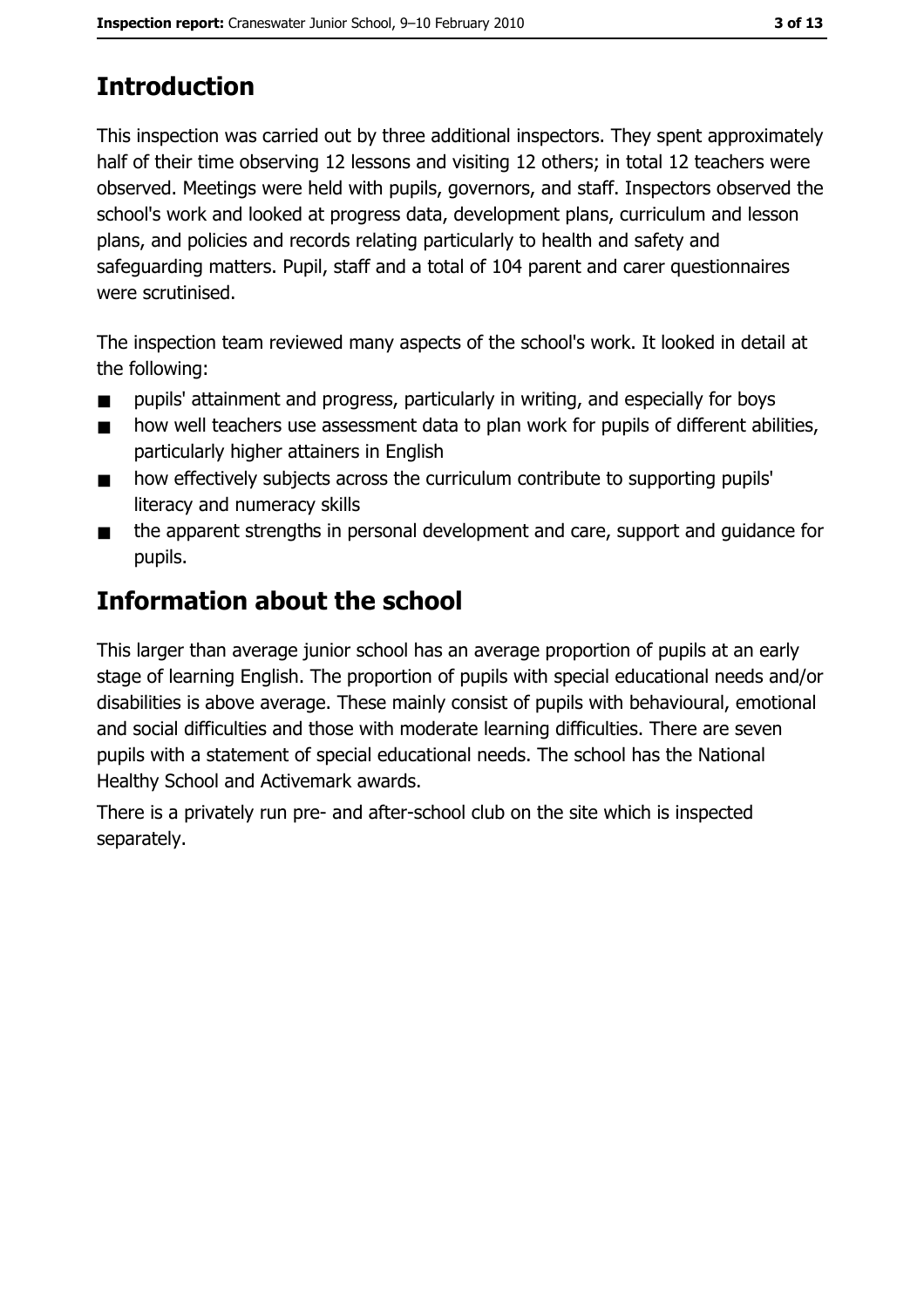## **Inspection judgements**

## Overall effectiveness: how good is the school?

#### The school's capacity for sustained improvement

#### **Main findings**

The school provides a satisfactory education. It has a number of good aspects, not least in safeguarding of pupils, the level of care, guidance and support it provides, and in the quality of governance. The work done to qualify for the national awards helps ensure that pupils feel safe and have a good understanding of healthy lifestyles. Parents and carers agree. One wrote, 'My child was nurtured and encouraged during a year when she desperately need to be motivated and have her confidence built up."

Entry levels into the school vary but are broadly average. Pupils make satisfactory progress and leave with average standards overall. Reading standards have been consistently above average, but writing levels are weaker. Boys and higher attaining pupils did not do as well as expected in writing. The school has identified this as a focus for improvement. Teaching is sound. Good relationships are established in lessons and pupils consequently want to participate and do well. Teachers' secure management of pupils, together with positive attitudes, results in good behaviour. The pupils say they enjoy school and that they have a range of activities to do in lessons. For example, they made lanterns when studying Chinese festivals as part of the school's effective inter-cultural day.

Pupils with a statement of special educational needs are well supported by knowledgeable teaching assistants. Some other pupils with special educational needs and/or disabilities do not make as much progress as expected nationally. The school effectively records and tracks their progress and the impact of any interventions. However, in lessons, the particular needs of such pupils are inconsistently met because they are not addressed in planning. Teachers have a good level of assessment and other information but it is insufficiently used to plan work for pupils of different abilities. Consequently, some groups of pupils such as high attainers do not progress as well as others.

Leaders and managers oversee the school following a well-developed cycle of monitoring. However, evaluation is insufficiently rigorous and subject development plans do not clearly show where and how they support the whole school development plan. This is particularly relevant where subjects such as history might contribute to developing pupils' writing skills. Success criteria are not always measurable and this makes it difficult for the school to identify the impact of any changes introduced. However, the school has had some notable successes, including arrangements such as sending text messages to parents to improve attendance, which has now risen to above average. Similarly, school actions to improve the standards and progress of pupils in mathematics have brought success. Standards are average and progress satisfactory. A good range of external links such as with the local community improvement partnership

| 3 |
|---|
| 3 |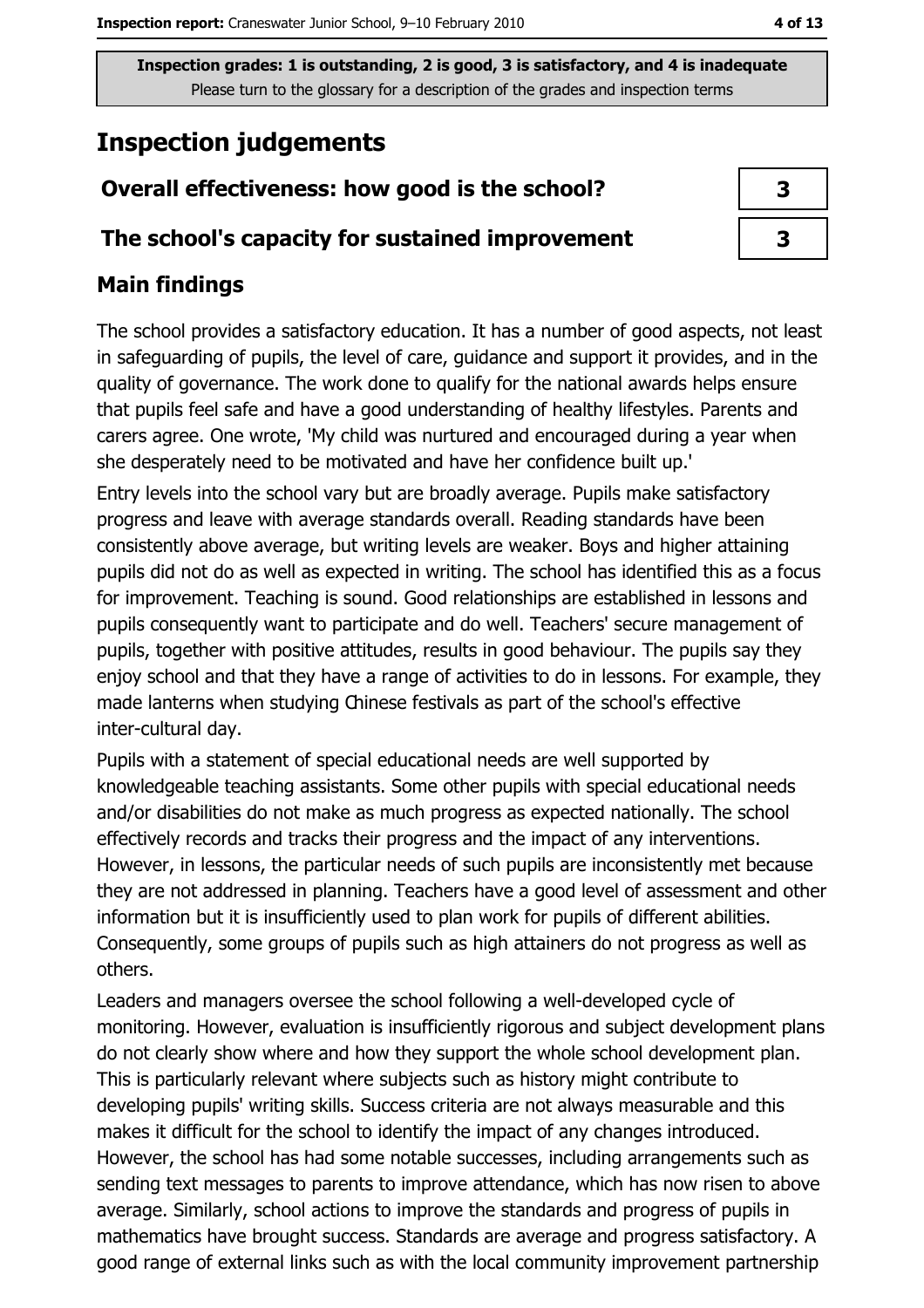benefit pupils and their families extremely well, particularly in sport and support and quidance. These factors reflect a satisfactory capacity to sustain improvement.

#### What does the school need to do to improve further?

- Accelerate pupils' progress and standards in writing by:  $\blacksquare$ 
	- ensuring all teachers plan challenging work for pupils of different abilities
	- maximising the opportunities for pupils to write at length in subjects across the curriculum.
- Improve the progress of pupils with special educational needs and high attaining  $\blacksquare$ pupils through ensuring that their specific needs are addressed in lesson planning and during lessons.
- Ensure that leaders and managers:  $\blacksquare$ 
	- carry out rigorous analysis of the information gathered from their monitoring
	- identify success criteria against which the impact of any changes can be measured
	- ensure that subject improvement plans clearly show where and how they support the aims of the whole school development plan.

### **Outcomes for individuals and groups of pupils**

Pupils share resources, cooperate well and have positive attitudes to learning, which contribute to their satisfactory achievement. Year 6 pupils remained focused on the teacher as they explored, at length, the development of a written piece of work, for example. However, when the work is less challenging a minority of pupils take the opportunity to talk off task. Year 4 pupils showed eniovment and worked well in teams as they wrote sentences based on photographs of different world environments. Such opportunities, together with activities such as when Year 6 pupils research prices and develop products to sell, contribute well to their preparation for later life.

Despite the strengths in reading, English standards overall are average. This reflects the impact of lower writing standards. The school's analysis accurately indicates that boys and high attainers do not meet the standards expected of them. The achievement of pupils with a statement of special educational needs, and those at an early stage of learning English, is in line with that of other pupils and, on occasions, better. New books that appeal to boys, together with the introduction of 'Talk for Writing' sessions, have been introduced but it is too early to see the full impact of such measures.

Pupils contribute well to their community. They raise funds for charity and show empathy when producing slide shows demonstrating their understanding of the suffering of Haitian people after the earthquake. School councillors participate in meaningful decision making, for example when suggesting improvements to the school buildings. Spiritual, moral, social and cultural development is good. Pupils are considerate and understand well a range of moral issues. While there are opportunities for reflection in

3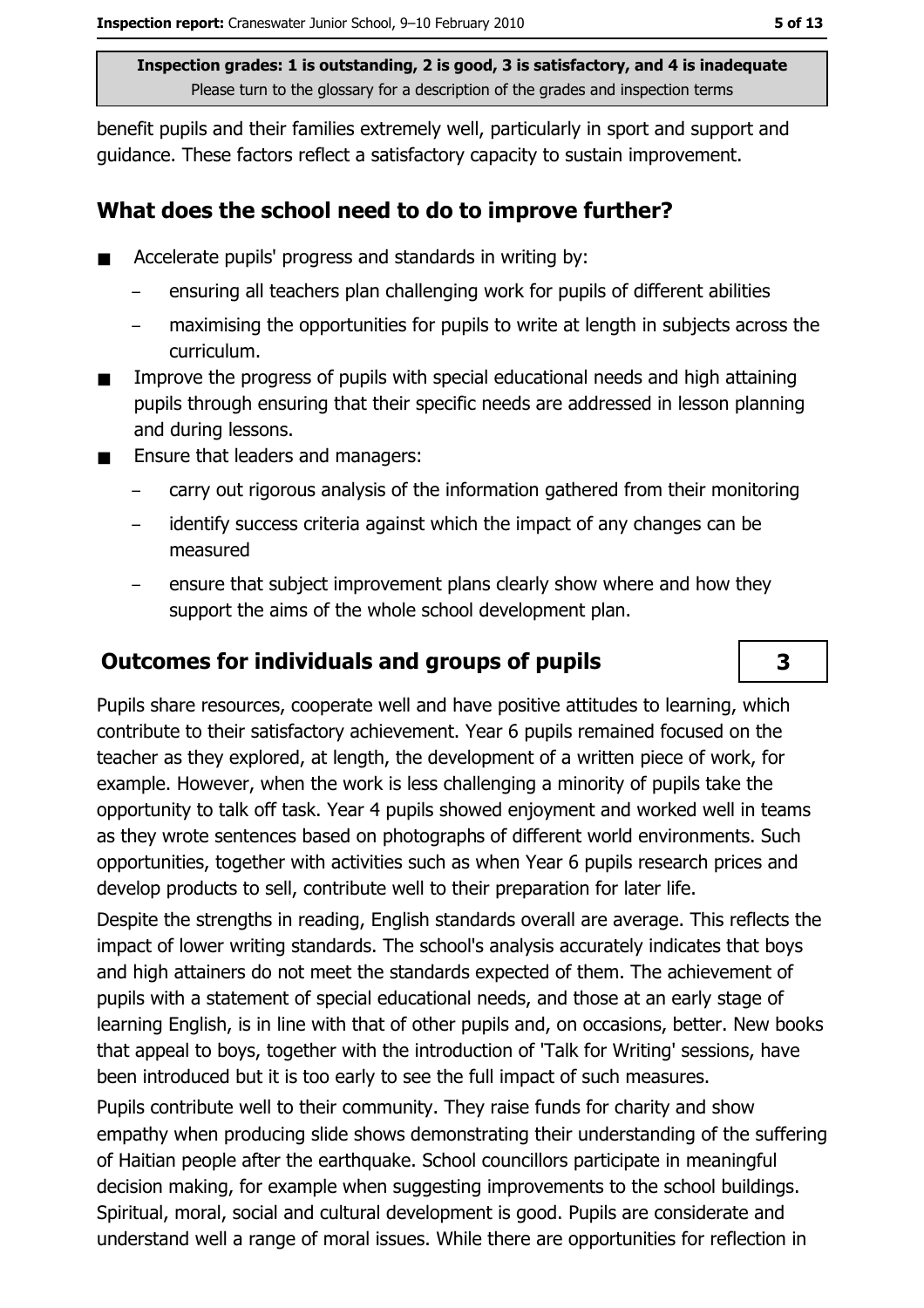assembly there are missed opportunities in lessons to promote thinking time.

These are the grades for pupils' outcomes

| Pupils' achievement and the extent to which they enjoy their learning<br>Taking into account:                             | 3                       |
|---------------------------------------------------------------------------------------------------------------------------|-------------------------|
| Pupils' attainment <sup>1</sup>                                                                                           | 3                       |
| The quality of pupils' learning and their progress                                                                        | 3                       |
| The quality of learning for pupils with special educational needs and/or<br>disabilities and their progress               | 3                       |
| The extent to which pupils feel safe                                                                                      | $\overline{\mathbf{2}}$ |
| <b>Pupils' behaviour</b>                                                                                                  | $\overline{\mathbf{2}}$ |
| The extent to which pupils adopt healthy lifestyles                                                                       | $\overline{\mathbf{2}}$ |
| The extent to which pupils contribute to the school and wider community                                                   |                         |
| The extent to which pupils develop workplace and other skills that will<br>contribute to their future economic well-being | $\overline{\mathbf{2}}$ |
| Taking into account:<br>Pupils' attendance <sup>1</sup>                                                                   | $\overline{2}$          |
| The extent of pupils' spiritual, moral, social and cultural development                                                   | $\overline{\mathbf{2}}$ |

#### How effective is the provision?

Pupils are motivated to learn during lessons that have pace. Teachers have secure subject knowledge. However, the use of challenging open guestions is not consistent. A good range of resources and activities, including the use of modern technology, stimulated Year 3 pupils during a French lesson. However, progress slows where the work is insufficiently focused for different groups of pupils, such as pupils with special educational needs and/or disabilities, or boys in writing lessons. Marking is generally good, particularly in literacy where pupils gain clear feedback on how to improve their work. Regular assessments lead to targets being set which the pupils know and refer to.

The satisfactory curriculum provides good enrichment for cultural development; pupils know why it is important to learn other languages. The curriculum promotes good personal development with visitors contributing well, for example, to the pupils' understanding of health, sex and relationships. There is good provision for physical education. A greater use of problem-solving opportunities in mathematics has

The grades for attainment and attendance are: 1 is high; 2 is above average; 3 is broadly average; and 4 is low.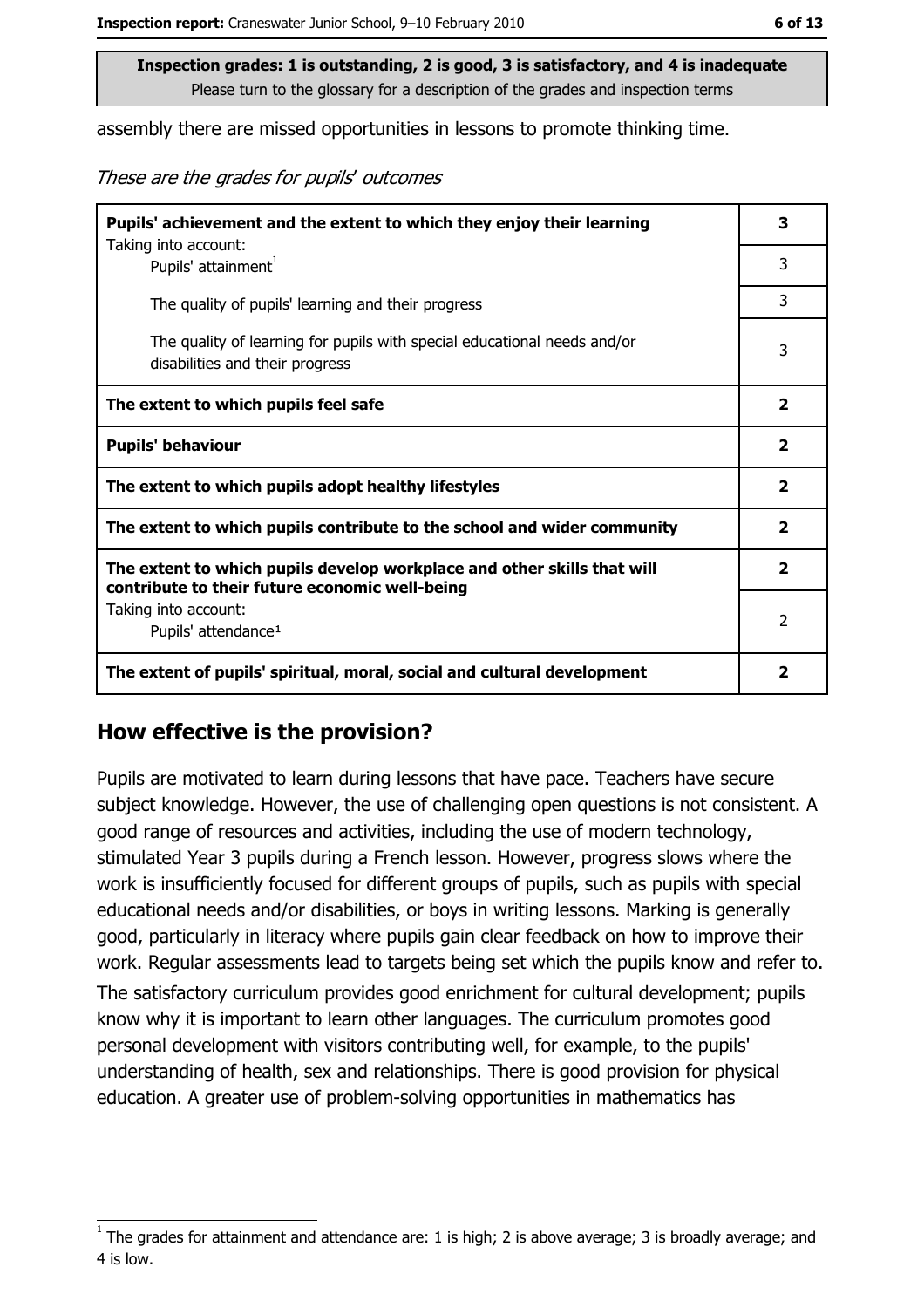contributed to improved standards. The range of extra-curricular activities is satisfactory, although participation rates in some year groups are limited. In topic work, links between subjects help make learning real for pupils. However, in other areas there are missed opportunities to make such links and particularly to support literacy and aspects of numeracy. Plans do not show, for example, what key vocabulary is to be reinforced.

Parents and carers value the caring ethos and support provided. Pupils say they feel safe, respected, and that their views are listened to. Small group support is well organised, effective, and the impact well tracked. There are very detailed records about the progress and requirements of pupils with special educational needs. However, this level of knowledge is not used sufficiently in teachers' daily lesson planning. Consequently, the needs of those pupils without a statement are not always fully met during whole-class sessions. Vulnerable pupils have clearly-targeted support which helps them make, often, significant progress.

These are the grades for the quality of provision

| The quality of teaching                                                                                    |  |
|------------------------------------------------------------------------------------------------------------|--|
| Taking into account:<br>The use of assessment to support learning                                          |  |
| The extent to which the curriculum meets pupils' needs, including, where<br>relevant, through partnerships |  |
| The effectiveness of care, guidance and support                                                            |  |

#### How effective are leadership and management?

Staff share the school's vision for improvement. Consequently standards, particularly in mathematics, have improved and strategies to improve attendance have been very effective. However, the pace of change could be faster. For example, the monitoring of teaching, while bringing some improvement, is not rigorous enough. Managers insufficiently focus on the quality of learning. Similarly, leaders monitor and collect a wide range of information that prompts development planning, but there is an insufficient depth of analysis and inconsistent use of measurable criteria against which success can be judged. Governors use a wide range of strategies to monitor the school. This enables them to raise relevant questions. They are particularly effective in holding the school to account over health, safety and safeguarding procedures and records, which are detailed and well maintained. The school promotes equality of opportunity and tackles discrimination in a satisfactory manner. However, while the achievement of different groups of pupils is well tracked, there still remain differences between the progress of some groups such as boys and the more able. Senior managers have conducted good research into the ethnic, socio-economic and religious characteristics of the school population and consequently they know the pupils well. Links with the local community are secure and the school maintains productive links with two schools in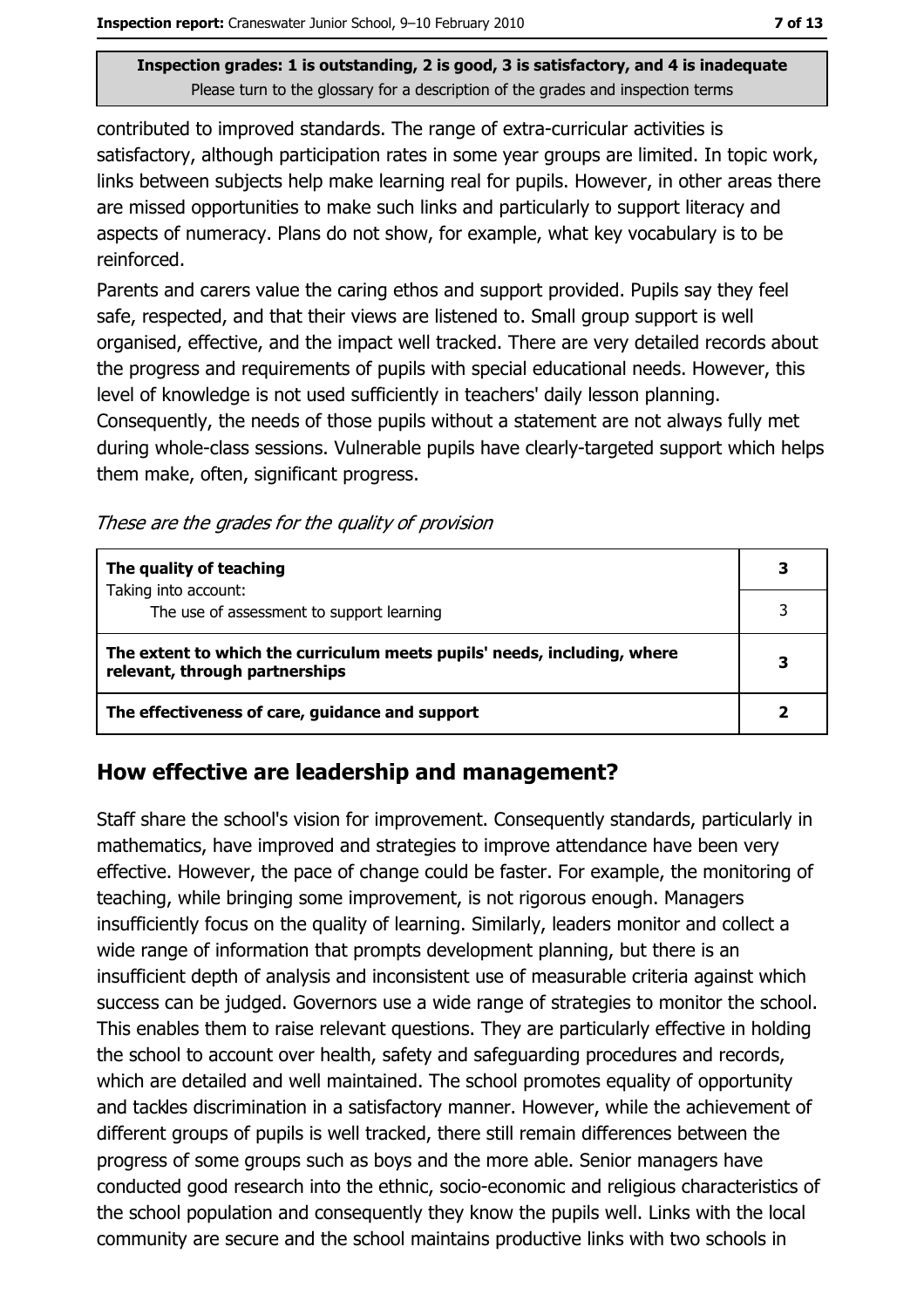Ghana. The school acknowledges the need to develop the national aspect of its work to promote community cohesion.

|  |  | These are the grades for leadership and management |
|--|--|----------------------------------------------------|
|  |  |                                                    |

| The effectiveness of leadership and management in embedding ambition and<br>driving improvement                                                                     | 3              |
|---------------------------------------------------------------------------------------------------------------------------------------------------------------------|----------------|
| Taking into account:<br>The leadership and management of teaching and learning                                                                                      | 3              |
| The effectiveness of the governing body in challenging and supporting the<br>school so that weaknesses are tackled decisively and statutory responsibilities<br>met | $\mathbf{2}$   |
| The effectiveness of the school's engagement with parents and carers                                                                                                | $\overline{2}$ |
| The effectiveness of partnerships in promoting learning and well-being                                                                                              | $\mathbf{z}$   |
| The effectiveness with which the school promotes equality of opportunity and<br>tackles discrimination                                                              | 3              |
| The effectiveness of safeguarding procedures                                                                                                                        | $\overline{2}$ |
| The effectiveness with which the school promotes community cohesion                                                                                                 | 2              |
| The effectiveness with which the school deploys resources to achieve<br>value for money                                                                             |                |

#### **Views of parents and carers**

The great majority of parents and carers are supportive of the school. They particularly feel their children are safe and enjoy school. Most believe that the teaching is good. Inspectors found that while there are examples of good and better teaching, overall it is satisfactory. Many parents felt that their child's particular needs are not fully met. Inspectors agree and have suggested that in lesson planning the abilities of all groups of pupils are addressed. Most felt that the school is managed effectively.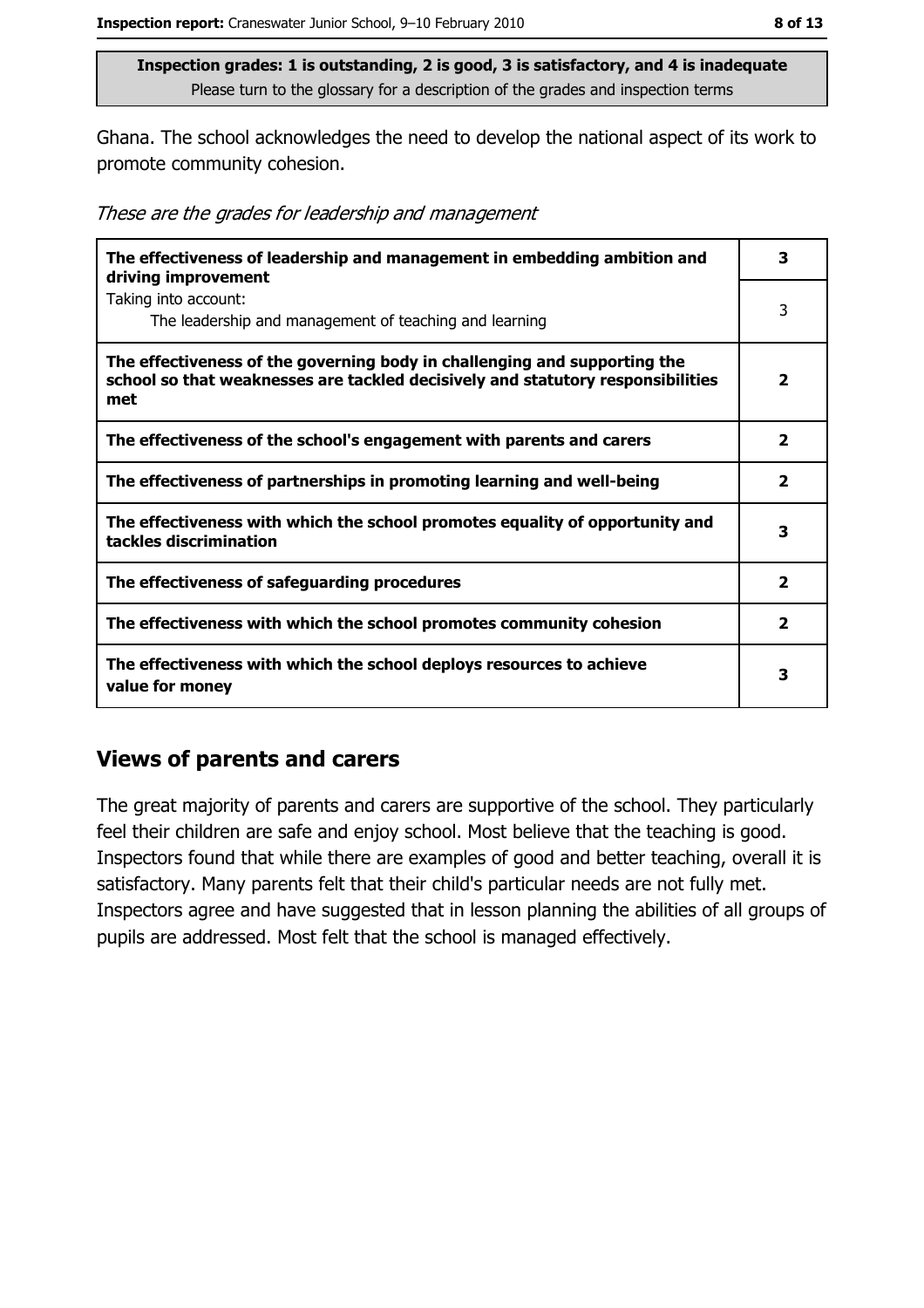#### Responses from parents and carers to Ofsted's questionnaire

Ofsted invited all the registered parents and carers of pupils registered at Craneswater Junior School to complete a questionnaire about their views of the school.

In the questionnaire, parents and carers were asked to record how strongly they agreed with 13 statements about the school.

The inspection team received 104 completed questionnaires by the end of the on-site inspection. In total, there are 335 pupils registered at the school.

| <b>Statements</b>                                                                                                                                                                                                                                       | <b>Strongly</b><br><b>Agree</b> |               | <b>Agree</b> |               | <b>Disagree</b> |                | <b>Strongly</b><br>disagree |                |
|---------------------------------------------------------------------------------------------------------------------------------------------------------------------------------------------------------------------------------------------------------|---------------------------------|---------------|--------------|---------------|-----------------|----------------|-----------------------------|----------------|
|                                                                                                                                                                                                                                                         | <b>Total</b>                    | $\frac{1}{2}$ | <b>Total</b> | $\frac{0}{0}$ | <b>Total</b>    | $\frac{1}{2}$  | <b>Total</b>                | $\frac{1}{2}$  |
| My child enjoys school                                                                                                                                                                                                                                  | 62                              | 60            | 38           | 37            | $\overline{2}$  | $\overline{2}$ | 0                           | 0              |
| The school keeps my child<br>safe                                                                                                                                                                                                                       | 66                              | 63            | 36           | 65            | $\mathbf{1}$    | 1              | 0                           | 0              |
| The school informs me<br>about my child's progress                                                                                                                                                                                                      | 49                              | 47            | 46           | 44            | 3               | 3              | $\overline{2}$              | $\overline{2}$ |
| My child is making enough<br>progress at this school                                                                                                                                                                                                    | 38                              | 37            | 53           | 51            | 8               | 8              | $\overline{4}$              | $\overline{4}$ |
| The teaching is good at this<br>school                                                                                                                                                                                                                  | 49                              | 47            | 51           | 49            | $\mathbf{1}$    | $\mathbf{1}$   | 1                           | $\mathbf{1}$   |
| The school helps me to<br>support my child's learning                                                                                                                                                                                                   | 40                              | 38            | 5            | 53            | 4               | 4              | 0                           | 0              |
| The school helps my child to<br>have a healthy lifestyle                                                                                                                                                                                                | 38                              | 37            | 61           | 59            | 3               | 3              | 0                           | $\mathbf 0$    |
| The school makes sure that<br>my child is well prepared for<br>the future (for example<br>changing year group,<br>changing school, and for<br>children who are finishing<br>school, entering further or<br>higher education, or<br>entering employment) | 35                              | 34            | 57           | 55            | 3               | 3              | $\mathbf{1}$                | $\mathbf{1}$   |
| The school meets my child's<br>particular needs                                                                                                                                                                                                         | 35                              | 34            | 55           | 53            | 10              | 10             | 1                           | $\mathbf{1}$   |
| The school deals effectively<br>with unacceptable behaviour                                                                                                                                                                                             | 35                              | 34            | 55           | 53            | $\overline{7}$  | $\overline{7}$ | $\overline{2}$              | $\overline{2}$ |
| The school takes account of<br>my suggestions and<br>concerns                                                                                                                                                                                           | 29                              | 28            | 62           | 60            | 5               | 5              | $\overline{2}$              | $\overline{2}$ |
| The school is led and<br>managed effectively                                                                                                                                                                                                            | 49                              | 47            | 47           | 45            | $\overline{2}$  | $\overline{2}$ | $\mathbf 0$                 | $\mathbf 0$    |
| Overall, I am happy with my<br>child's experience at this<br>school                                                                                                                                                                                     | 55                              | 53            | 43           | 41            | 3               | 3              | $\overline{2}$              | $\overline{2}$ |

The table above summarises the responses that parents and carers made to each statement. The percentages indicate the proportion of parents and carers giving that response out of the total number of completed questionnaires. Where one or more parents and carers chose not to answer a particular question, the percentages will not add up to 100%.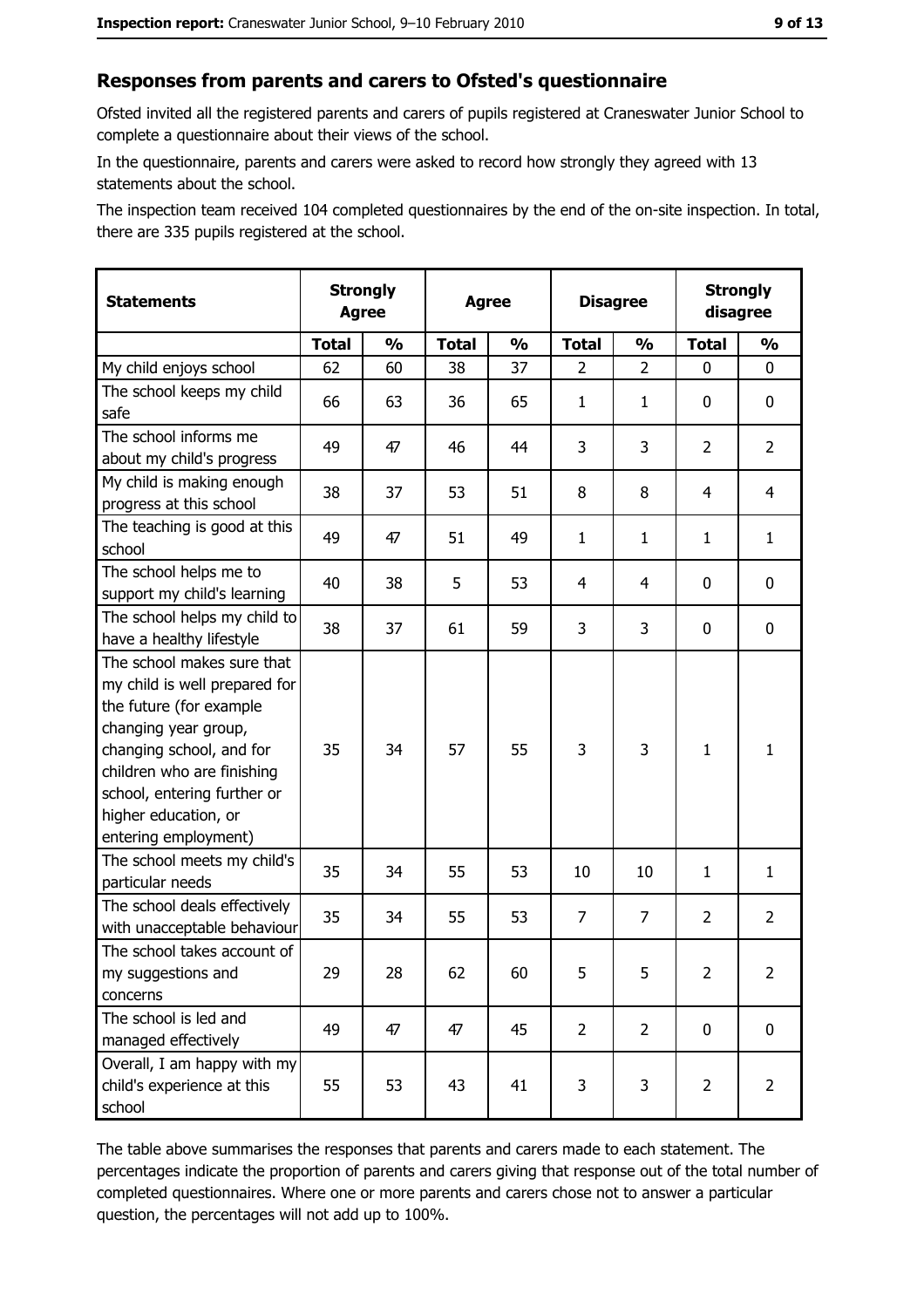## Glossary

| Grade   | <b>Judgement</b> | <b>Description</b>                                                                                                                                                                                                               |
|---------|------------------|----------------------------------------------------------------------------------------------------------------------------------------------------------------------------------------------------------------------------------|
| Grade 1 | Outstanding      | These features are highly effective. An oustanding<br>school provides exceptionally well for its pupils' needs.                                                                                                                  |
| Grade 2 | Good             | These are very positive features of a school. A school<br>that is good is serving its pupils well.                                                                                                                               |
| Grade 3 | Satisfactory     | These features are of reasonable quality. A satisfactory<br>school is providing adequately for its pupils.                                                                                                                       |
| Grade 4 | Inadequate       | These features are not of an acceptable standard. An<br>inadequate school needs to make significant<br>improvement in order to meet the needs of its pupils.<br>Ofsted inspectors will make further visits until it<br>improves. |

## What inspection judgements mean

#### Overall effectiveness of schools inspected between September 2007 and July 2008

|                       | Overall effectiveness judgement (percentage of<br>schools) |      |                     |                   |
|-----------------------|------------------------------------------------------------|------|---------------------|-------------------|
| <b>Type of school</b> | Outstanding                                                | Good | <b>Satisfactory</b> | <b>Inadequate</b> |
| Nursery schools       | 39                                                         | 58   | 3                   | 0                 |
| Primary schools       | 13                                                         | 50   | 33                  | 4                 |
| Secondary schools     | 17                                                         | 40   | 34                  | 9                 |
| Sixth forms           | 18                                                         | 43   | 37                  | $\overline{2}$    |
| Special schools       | 26                                                         | 54   | 18                  | $\overline{2}$    |
| Pupil referral units  | 7                                                          | 55   | 30                  | 7                 |
| All schools           | 15                                                         | 49   | 32                  | 5                 |

New school inspection arrangements were introduced on 1 September 2009. This means that inspectors now make some additional judgements that were not made previously.

The data in the table above were reported in The Annual Report of Her Majesty's Chief Inspector of Education, Children's Services and Skills 2007/08.

Percentages are rounded and do not always add exactly to 100. Secondary school figures include those that have sixth forms, and sixth form figures include only the data specifically for sixth form inspection judgements.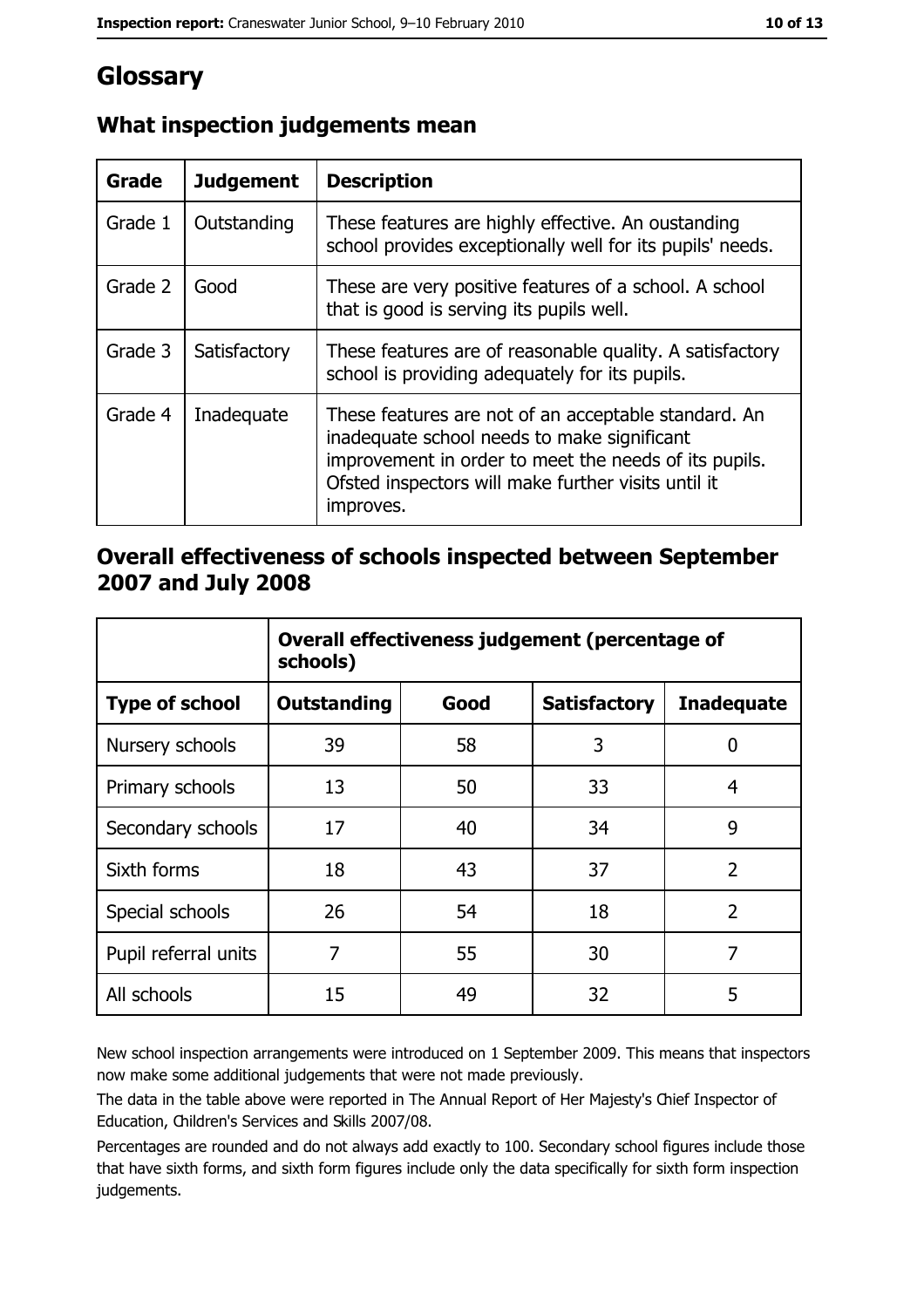## **Common terminology used by inspectors**

| Achievement:                  | the progress and success of a pupil in<br>their learning, development or training.                                                                                                                                                                                                                           |
|-------------------------------|--------------------------------------------------------------------------------------------------------------------------------------------------------------------------------------------------------------------------------------------------------------------------------------------------------------|
| Attainment:                   | the standard of the pupils' work shown by<br>test and examination results and in<br>lessons.                                                                                                                                                                                                                 |
| Capacity to improve:          | the proven ability of the school to<br>continue improving. Inspectors base this<br>judgement on what the school has<br>accomplished so far and on the quality of<br>its systems to maintain improvement.                                                                                                     |
| Leadership and management:    | the contribution of all the staff with<br>responsibilities, not just the headteacher,<br>to identifying priorities, directing and<br>motivating staff and running the school.                                                                                                                                |
| Learning:                     | how well pupils acquire knowledge,<br>develop their understanding, learn and<br>practise skills and are developing their<br>competence as learners.                                                                                                                                                          |
| <b>Overall effectiveness:</b> | inspectors form a judgement on a school's<br>overall effectiveness based on the findings<br>from their inspection of the school. The<br>following judgements, in particular,<br>influence what the overall effectiveness<br>judgement will be.                                                               |
|                               | The school's capacity for sustained<br>improvement.<br>Outcomes for individuals and groups<br>of pupils.<br>The quality of teaching.<br>The extent to which the curriculum<br>meets pupil's needs, including where<br>relevant, through partnerships.<br>The effectiveness of care, guidance<br>and support. |
| Progress:                     | the rate at which pupils are learning in<br>lessons and over longer periods of time. It<br>is often measured by comparing the<br>pupils' attainment at the end of a key<br>stage with their attainment when they<br>started.                                                                                 |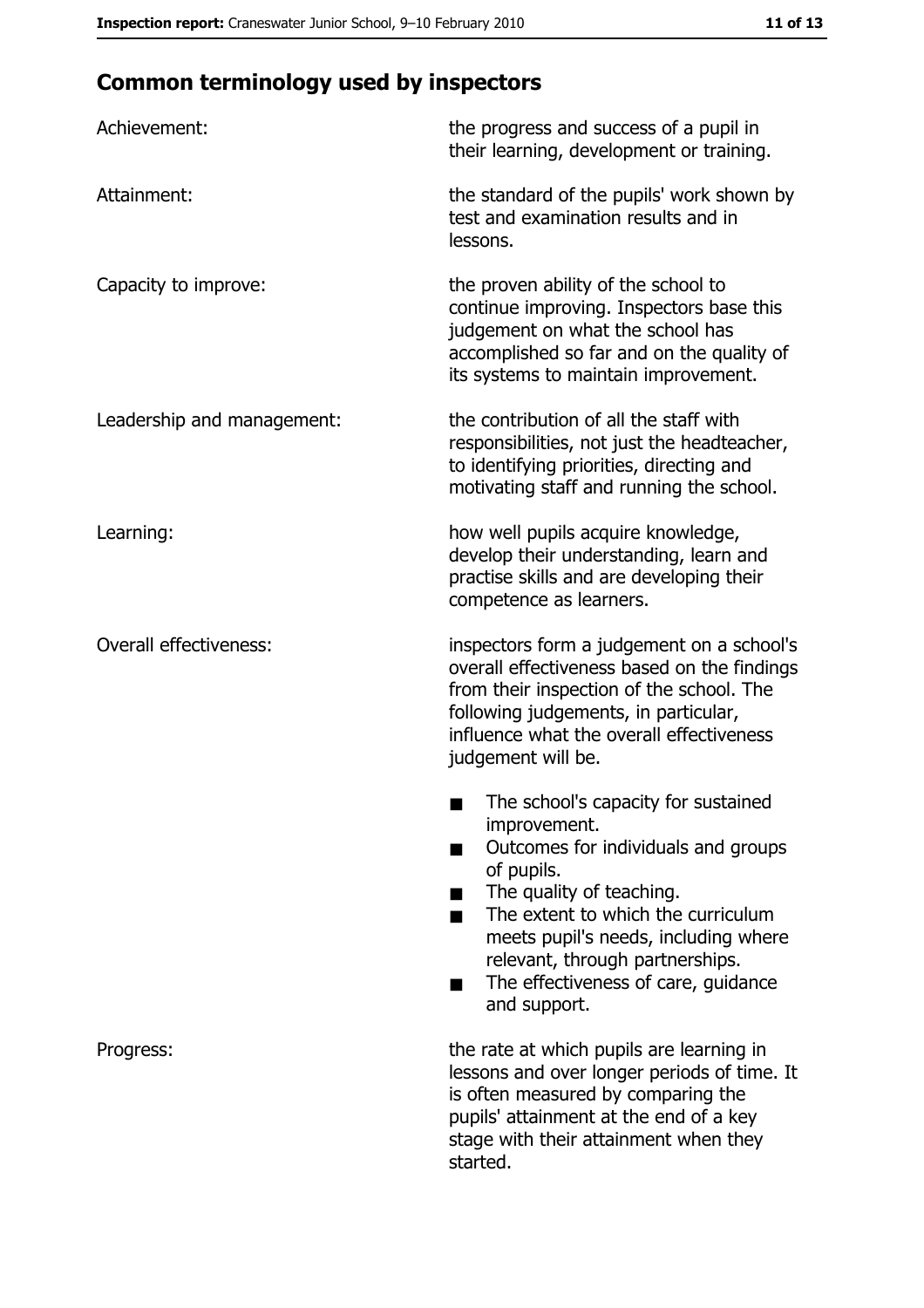This letter is provided for the school, parents and carers to share with their children. It describes Ofsted's main findings from the inspection of their school.



#### 11 February 2010

Dear Pupils

Inspection of Craneswater Junior School, Southsea, PO4 0PX

Thank you for your kind welcome when we inspected your school. You were keen to share your views about the school. We listened carefully to what you had to say.

We believe your school is satisfactory. This means that it does some things well but other things could be improved.

You told us how much the adults care for you and that you feel safe. Your knowledge of how to live healthily is good. We liked the many ways that you make a contribution to the community. Your school councillors make good decisions, including helping to improve the toilets. You behave well, although when your work becomes too easy a few of you begin to lack concentration. You could help by telling your teachers when you find the work too easy or too difficult. We have asked that your teachers make sure that all of you have challenging work in lessons. You also told us that lessons are fun and that you have many different things to do. Your attendance has improved ' well done!

The standard of your work is the same as most other pupils in the country. Your reading is good, but your writing levels could be improved. We have asked that you get the chance to practise writing in all your subjects.

The headteacher and his staff have worked hard to ensure you benefit from good links with organisations outside the school. They have good plans for the future of the school and are going to make sure that all subjects make a contribution. We have asked them to look more deeply at how any changes they have introduced affect your progress.

Thank you once again for your help. On behalf of the team, I wish you all the best for the future.

Yours sincerely Michael Pye Lead Inspector